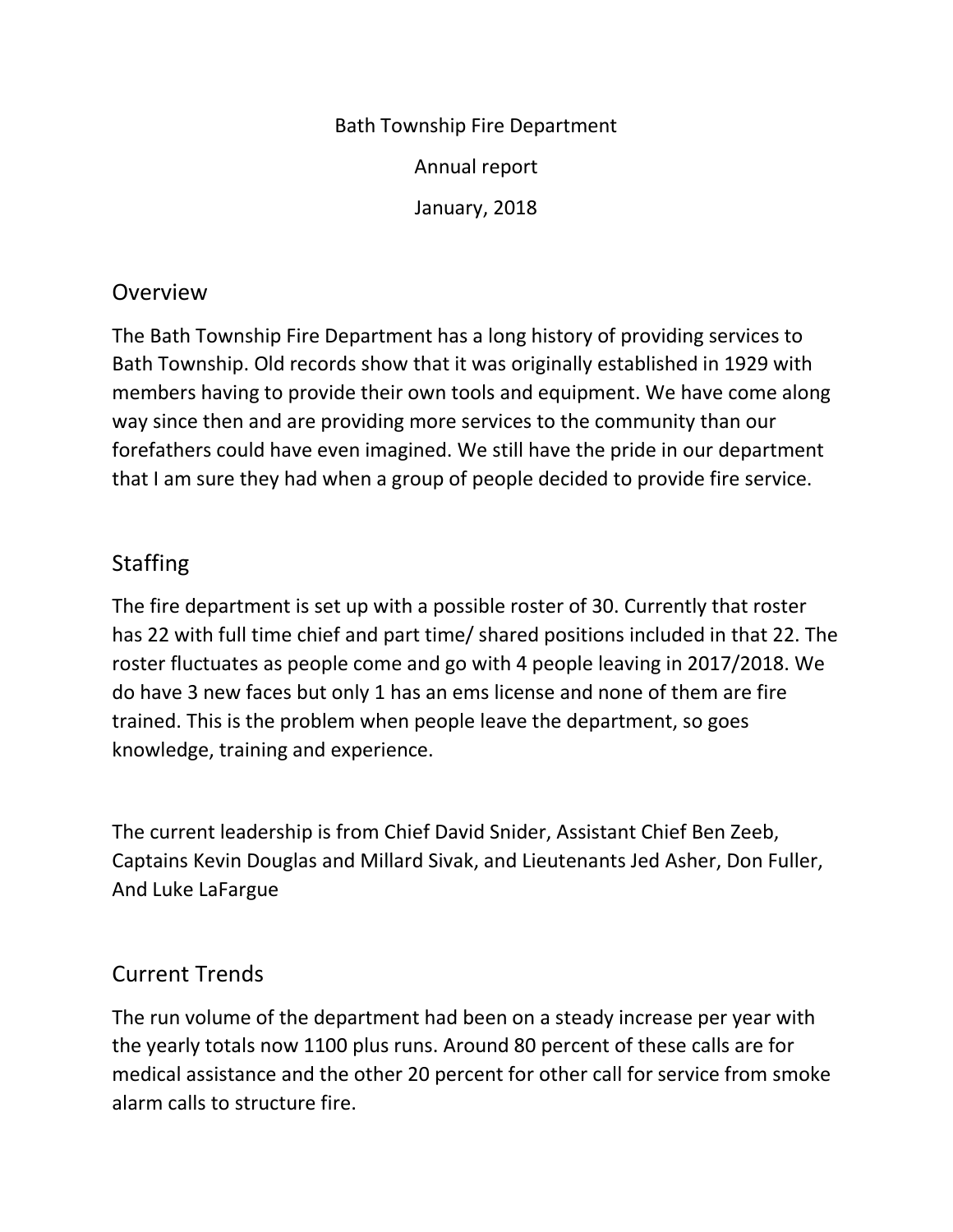## Accomplishments

Some of the outstanding accomplishments of 2017 include;

- 1. Two personnel through inspector school
- 2. Two personnel through Blue Card officer training
- 3. Two personnel through MFR class
- 4. Four personnel through fire class

## Unplanned projects

We had two large unplanned projects that were accomplished during the year which were our grass rig rebuild and a new to us light and air truck. The grass truck which was and old DNR truck developed and engine problem that was not cost effective to repair. Instead of buying a new truck, the firefighters wanted to refurb an old rescue that we had and use the chassis for the grass rig skid unit. This project was almost completely funded by the Firefighter Association funds and the work completed by the firefighters.

The second large project was purchasing a used light and air truck. This purchase I believe was a budget amendment due to coming up for sale at a greatly reduced price. This truck took some time to remove and replace equipment to serve our needs and is now in full operation. This truck gives us the capability to not only fill SCBA tanks on scene but also generate compressed air on scene. This is not always a common thing. Usually there are just storage tanks on this type of truck and once empty they need to leave to refill the tanks so this truck is a great asset for us and our neighbors that might need assistance.

# Grant Received

The department was lucky enough to recive grant money for th Blue Card officer training and a DNR matching grant for a foam unit for wildland fire use. We also partnered with Dewitt Township on a large grant which allowed us to replace our radios at a greatly reduced price. These radios were going to have to be replaced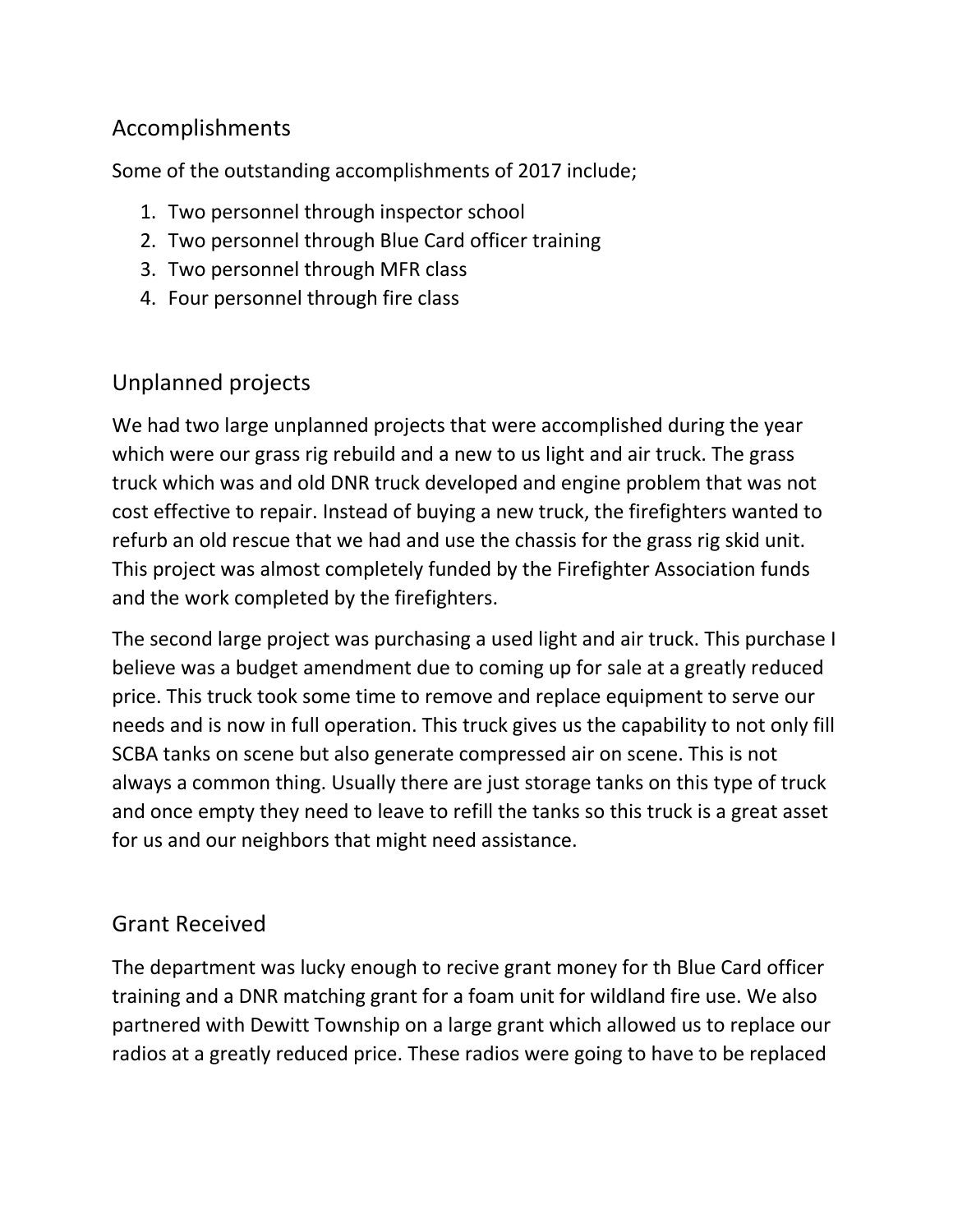before 2025 when the federal government is going to change the standard so this made us well ahead of the game without a huge expenditure.

#### **Setbacks**

We were unable to utilize the complete Blue Card officer training grant. Due to the required hours to complete this course, we only had two people that completed the course.

The other setback is in the area of inspection's for our local occupancies. One of our inspectors that completed the course had left the department.

### Short Term Goals

We are working toward an officers course that will be held in house and be able to adjust the class times to fit in with our personnel's available hours.

Continuing to implement recrement and retention of personnel.

Continuing to implement the inspections program for public safety.

#### Long Term Goals

Part time staffing to reduce response times

Working toward adopting an updated version of the International Fire Code or National Fire Protection Code.

The continuance of vehicle replacement fund to replace the vehicles and apparatus to maintain our fleet to current standards. We need to put away for the future. These trucks and apparatus have become very expensive to replace.